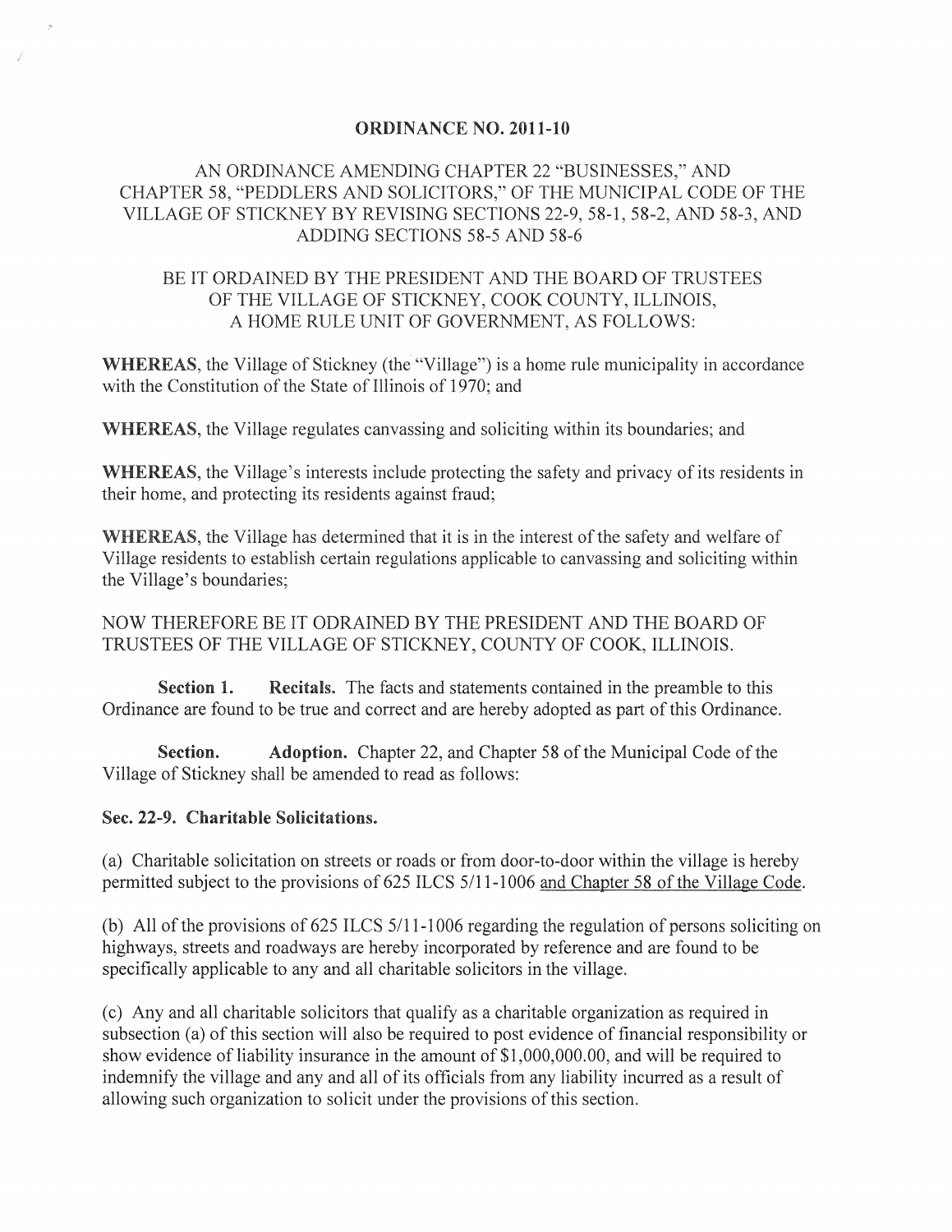(d) Solicitations under this section may only be made during the hours of 6:00 a.m. to sundown by persons soliciting on streets or roads, and during the hours or 9:00 a.m. to 9:00 p.m. by persons soliciting door-to-door.

#### **Sec. 58-1. Registration.**

It shall be unlawful for any person to engage in business as a canvasser or solicitor, calling at residences for the purpose of soliciting orders, sales, subscriptions, or business of any kind, or seeking for information or donations without first having registered in the office of the village clerk. The registrant shall give his complete identification, his signature, the name of his employer, the nature of the products or services in which he is interested, the names of the manufacturers of such products, or of the organization which he is representing, and the proposed method of operation in the village. the following information:

(1) The name, address, and telephone number of the applicant and length oftime at such address; also, the business address and business telephone number of the applicant;

(2) The name, address and telephone number of the person, firm, corporation or association by whom the applicant is employed, or whom the applicant represents;

(3) The names and addresses of the people organizing and supervising the solicitation;

(4) The purpose(s) for which any solicited funds will be used;

(5) The method to be used in conducting the solicitation;

(6) The date and time when the solicitation is to take place;

(7) Whether a permit previously issued to this applicant or organization under this Chapter has ever been revoked;

(8) Whether the applicant, organization, or organization'S members who will be soliciting have ever been convicted of a violation of any provision of this Chapter or any of the Village's ordinances, or any solicitor's ordinance of any municipality;

(9) Whether the applicant, organization, or organization's members who will be soliciting have ever been convicted of a felony under the laws of any state, and if so, the date of each such conviction, the nature of each offense, and the penalty assessed.

Each person that will solicit or canvass within the Village shall complete a separate application, and each registrant shall pay to the village clerk a registration fee of \$30.00, which shall apply for any applications by the registrant during a for-a period of one year. The registration fee set forth above shall be waived for any person soliciting on behalf of an entity registered with the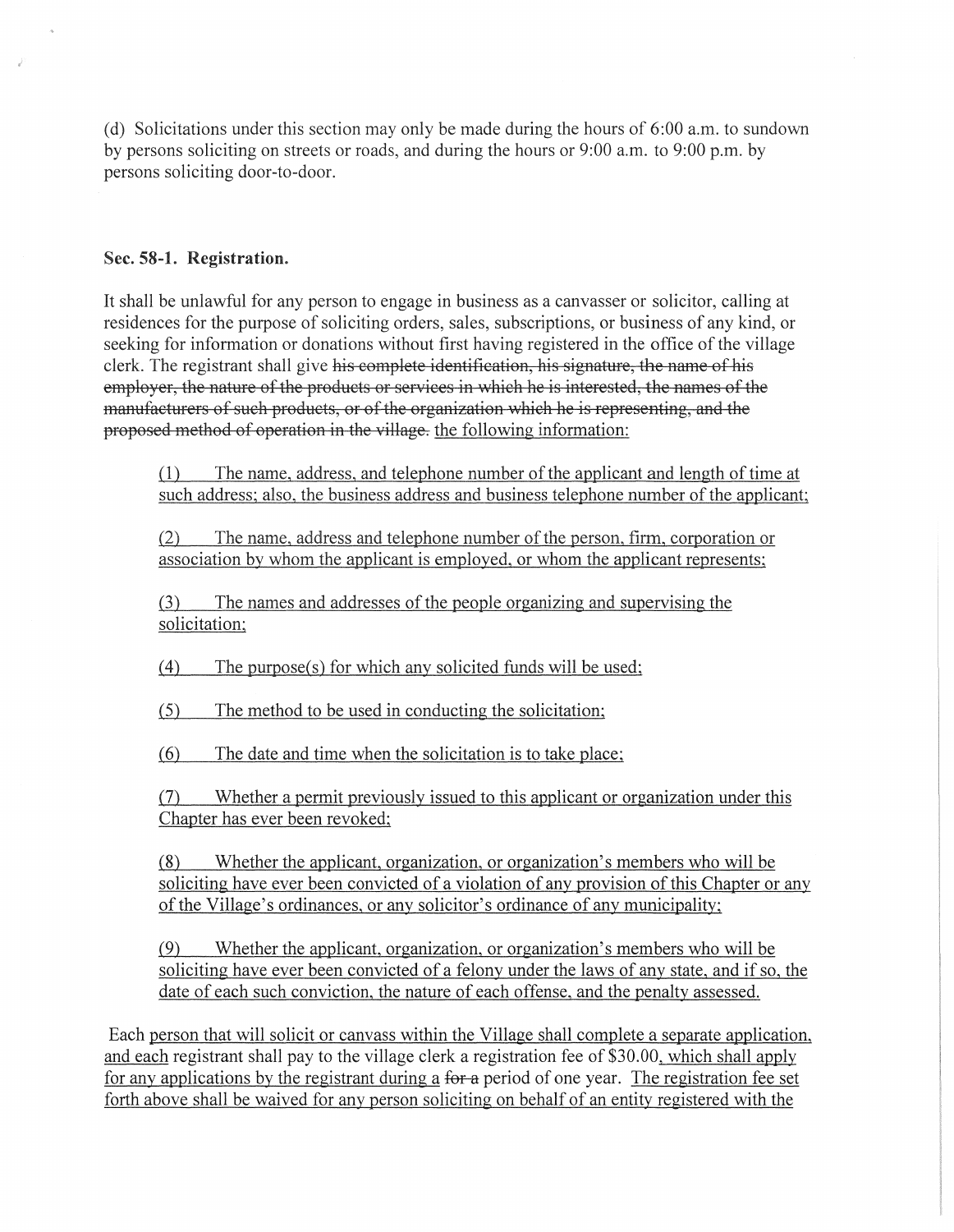State of Illinois as a Charitable Organization under 225 ILCS *460/2,* provided that the applicant provide the Village Clerk with evidence of such registration, and proper documentation showing the applicant's affiliation with such entity.

Any such registration may be revoked by the president or the chief of police because of any violation by the registrant of this Cehapter or of any other ordinance of the Vvillage, or of any state or federal law, or whenever the registrant shall cease to possess the qualifications and character required in this chapter for the original registration.

# **Sec. 58-2. Certificate.**

Each applicant who shows evidence of good character and who pays the fee provided for in section 58-1 shall be furnished a certificate indicating that he has registered and showing the dates covered by such registration. The Village Clerk shall issue a certificate of registration to each applicant if the Clerk has reason to believe that:

(1) The statements in the application are true;

(2) Neither the applicant nor the organization has engaged in any fraudulent practices;

(3) Neither the applicant nor the organization have been convicted of a violation of any provision of this Chapter or the solicitation ordinance of any other Illinois municipality in the past five (5) years;

(4) Neither the applicant nor the organization and its members who will be soliciting have been convicted of a felony within the past five (5) years.

Each person shall at all times while soliciting or canvassing in the village carry upon his person the registration certificate, and the certificate shall be exhibited by such registrant whenever he is required to do so by any police officer or by any person solicited.

# Sec. 58-3. Entrance to premises restricted.

(a) It shall be unlawful for any peddler to enter upon any private premises when such premises are posted with a sign stating, "No Peddlers Allowed" or "No Solicitations Allowed," or other words to such effect. Residents may obtain such signs from the Village Clerk at no cost. A sign described in this section shall be posted on or near the main entrance of the residence.

(b) In addition to posting a sign under this provision, residents that wish to forbid solicitation and/or peddling on their properties may submit their addresses to the Village Clerk. The Village Clerk shall keep a database showing the addresses submitted by residents that have posted a sign under this Section, and shall provide that database to registrants along with the certificate described in Section 58-2. Registration under this subsection is optional, and this subsection applies in addition to, and not instead of, the requirement that a resident must post a sign on his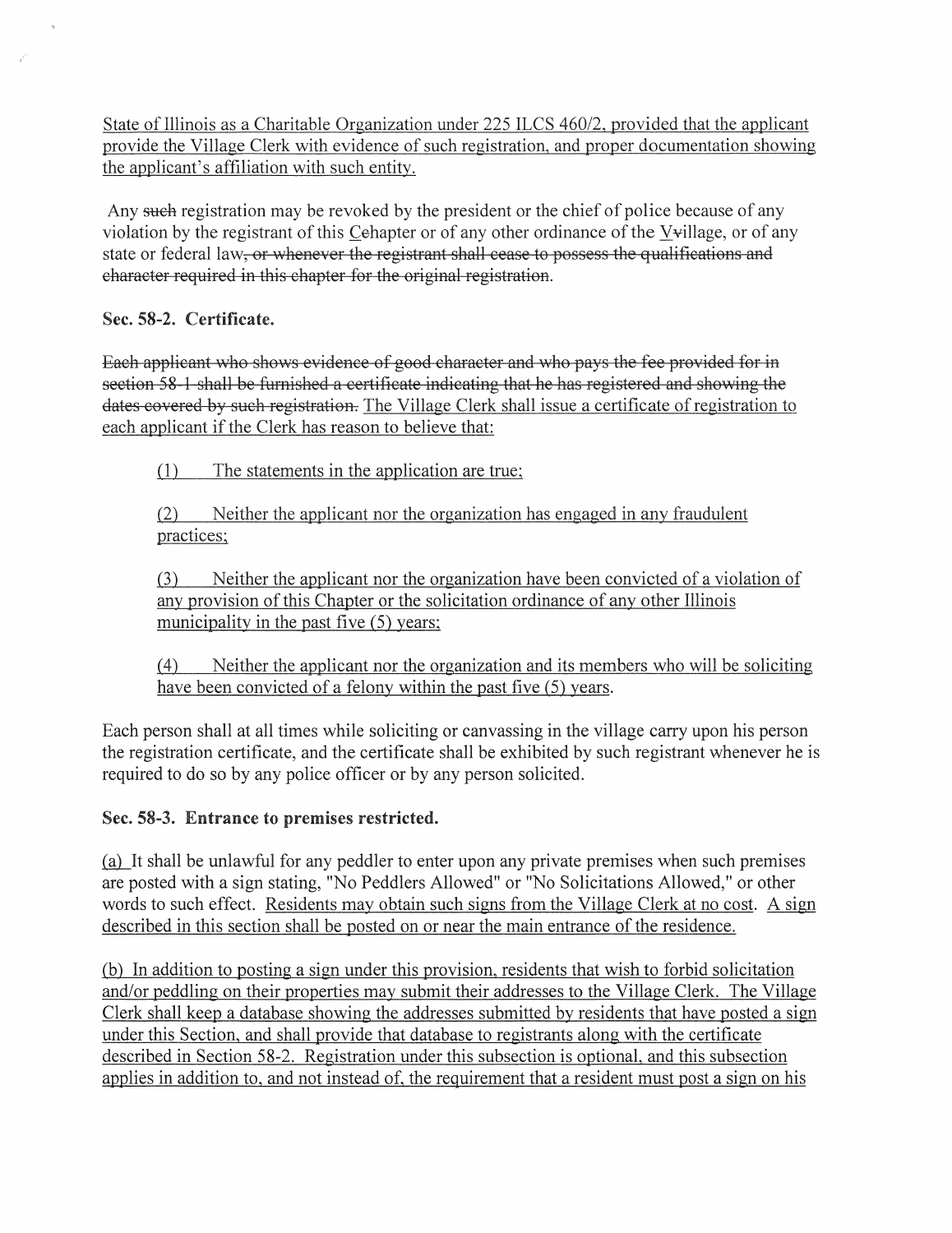or her property, in conformance with the first paragraph of this Section, in order to forbid soliciting on that property.

## Sec. 58-4. Exemption to chapter provisions.

(a) The provisions of this chapter shall not apply to officers or employees of the village, county, state or federal government, or any subdivision thereof, when on official business.

(b) This Chanter shall not apply to any individual(s) or organization(s) gathering signatures to include any political party or association, candidate, or public question on any ballot, as required by state or federal law.

(c) This chapter shall not apply to minors conducting fundraising activities who represent a youth organization including but not limited to, Boy Scouts, Girl Scouts, Little League groups, and school groups. However either an adult in a supervisory role with the youth organization, or the guardian of the minor must provide his or her contact information to the Village prior to any solicitation by a minor under this subsection.

# Sec. 58-5. Certificate Effective Period; Nontransferable.

Certificates issued by the Village Clerk shall be effective for no longer than 21 days. Permits issued by the Village Clerk are nontransferable.

# Sec. **58-6.** Duties of Solicitors

For purposes of this section "Solicitor" shall mean any person required to register under Section  $58-1.$ 

(a) It shall be the duty of every Solicitor upon going onto any residence in the Village to determine if there is a notice provided for in Section 58-3, and to abide by the statement contained in the notice. If the notice forbids solicitation or peddling at the residence, then the Solicitor shall immediately and peacefully depart the premises

(b) Any Solicitor who has gained entrance to any residence, whether invited or not, shall immediately and peacefully depart from the premises when requested to do so by the occupant.

(c) A Solicitor must show the occupant of the residence the certificate issued under Section 58- 2, if requested by the occupant of the residence.

(d) No Solicitor shall use any tactics based on force, threat of force, intimidation or psychological pressure, or misrepresentation himself or his product, to any Village official, or potential or actual contributor or customer.

(e) Solicitors shall at all times abide by all Village ordinances and state and federal statutes while soliciting or canvassing within the Village.